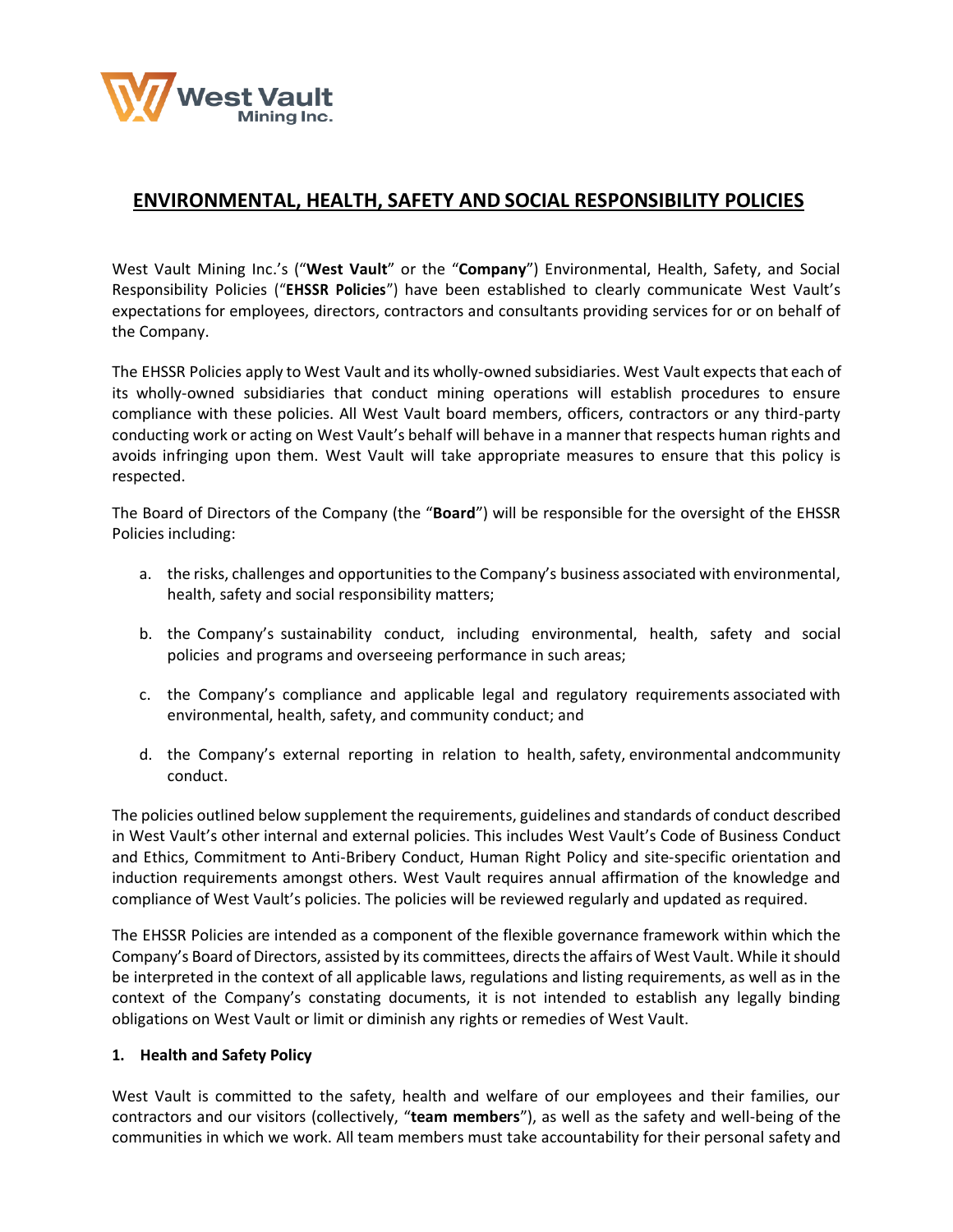the safety of others working around them. West Vault is committed to a culture of zero harm.

### **To achieve our health and safety objectives, West Vault will:**

- Provide team members with the necessary training, guidance, direction and knowledge to safely perform their tasks, and maintain records of the training.
- Institute, document and maintain a health and safety management system, applying proven management practices, to prevent personal harm, mitigate impacts and foster a culture of proactive safety management and open communication.
- Empower team members, through regular engagement, to promote behavioral safety as a core organizational value and to restate that their skills and competence are essential for their safety and the safety of others.
- Require that each site has an emergency response procedure in place.
- Provide access to first aid facilities and services and obligate team members to wear personal protective equipment when required.
- Support and encourage the efforts of team members to gain the knowledge and skills to continue to promote a safe and healthy life beyond the workplace.
- Identify risks and hazards and eliminate, isolate or mitigate the risks and hazards that could result in health risks, injury to team members or harm to the environment and local communities.
- Continuously seek improvements in policies and procedures to further lower risk and eliminate hazards through team member communication and feedback, motivation, reward and recognition, health and safety system reviews, and incorporating new technology, techniques and processes.
- Maintain and test emergency response plans to minimize the impacts of unforeseen events.

# *The safety, health and well-being of our workers and their families are West Vault's greatest responsibility.*

# **2. Social License and Sustainable Development Policy**

West Vault is focused on building trust and making a positive difference in the communities in which we live and work.

### **West Vault is committed to:**

- Identifying and engaging our communities of interest in timely, inclusive, ethical, transparent and culturally respectful dialogue prior to undertaking significant activities throughout the life of a project.
- Establishing formal grievance mechanisms as part of our overall community engagement process.
- Monitoring, continuously improving, and reporting on the performance and effectiveness of our activities related to corporate social responsibility.
- Implementing meaningful and effective strategies for community engagement.
- Facilitating opportunities for community or individual growth.
- Promoting a safe environment for local communities.
- Respecting the social, economic and cultural rights of local people.
- Assisting local and regional development in areas where we are the operator of our projects through training and employment.
- Adhering to all applicable laws and regulations of the countries and regions where we conduct our business, including those relating to human rights, and operating in a manner consistent with the Voluntary Principles on Security and Human Rights and industry best practice, respecting the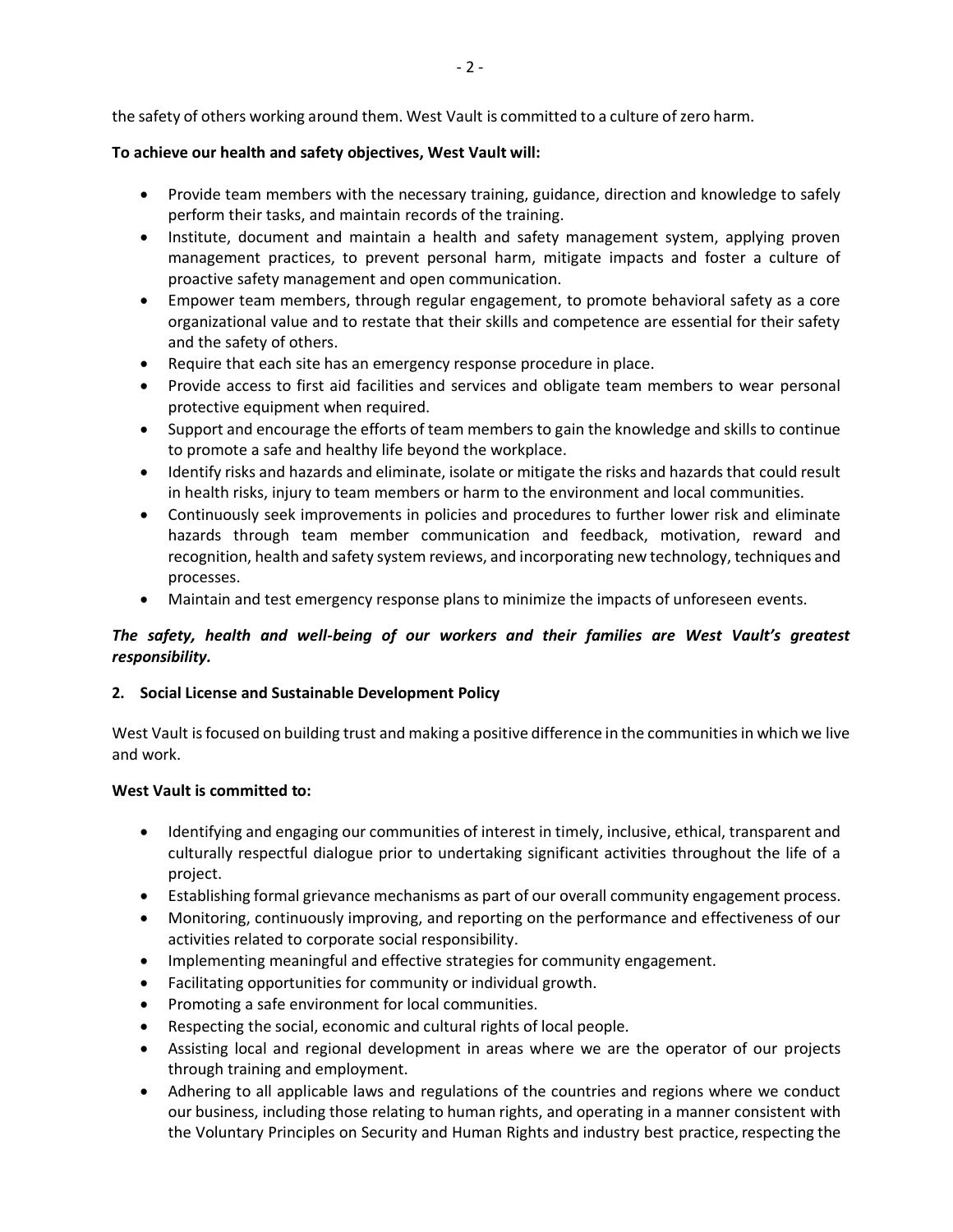Universal Declaration of Human Rights and the Convention on the Rights of the Child.

# *West Vault willstrive to improve the actions and conduct of every West Vault employee and contractor to maintain and enhance our social license.*

### **3. Environmental Policy**

West Vault is committed to wise environmental stewardship. West Vault employees care about protecting the environment for future generations while providing for safe, responsible and profitable projects by developing natural resources for the benefit of its employees, shareholders and communities.

### **To achieve our environmental objective, West Vault will:**

- Fully comply with all applicable environmental laws, regulations and other environmental obligations.
- Protect the environment by applying proven management practices to prevent pollution and mitigate impacts.
- Communicate its commitment to excellence in environmental performance with its subsidiaries, employees, contractors, and other agents and the communities in which it operates.
- Strive to minimize releases to the air, land or water and will ensure appropriate treatment and disposal of waste.
- Allocate the necessary resources to meet its reclamation and environmental obligations.
- Seek opportunities to improve its environmental performance through adherence to these principles.
- Report progress to its employees, shareholders and the communities in which it operates on a timely basis.
- Communicate openly and transparently with internal and external interested parties todevelop a mutual understanding of environmental issues, needs and expectations.

# *West Vault is committed to excellence in environmental performance to maintain and enhance our license to operate.*

# **4. Human Rights Policy**

West Vault is committed to respecting human rights as outlined in the Universal Declaration of Human Rights, the United Nations Guiding Principles on Business and Human Rights, the International Labor Organization's Declaration on Fundamental Principles and Rights at Work and under international humanitarian law as well as any applicable local human rights legislation.

To ensure we meet our commitments, West Vault will assess potential human rights issues, take measures to avoid infringing on human rights, and seek constructive dialogue and partnerships with stakeholders impacted by our activities.

West Vault is committed to regularly reviewing and assessing the effective implementation of and compliance with this policy. West Vault will ensure relevant corporate procedures, standards and guidance support the implementation of and are aligned with this policy, in particular: the Social License and Sustainable Development, Health and Safety and Diversity policies as well as the Code of Business Conduct and Ethics and Health, Safety, Environment and Community Charter.

# *West Vault is committed to embed a human rights culture in our Company to ensure the rights and dignity of every person is valued and respected.*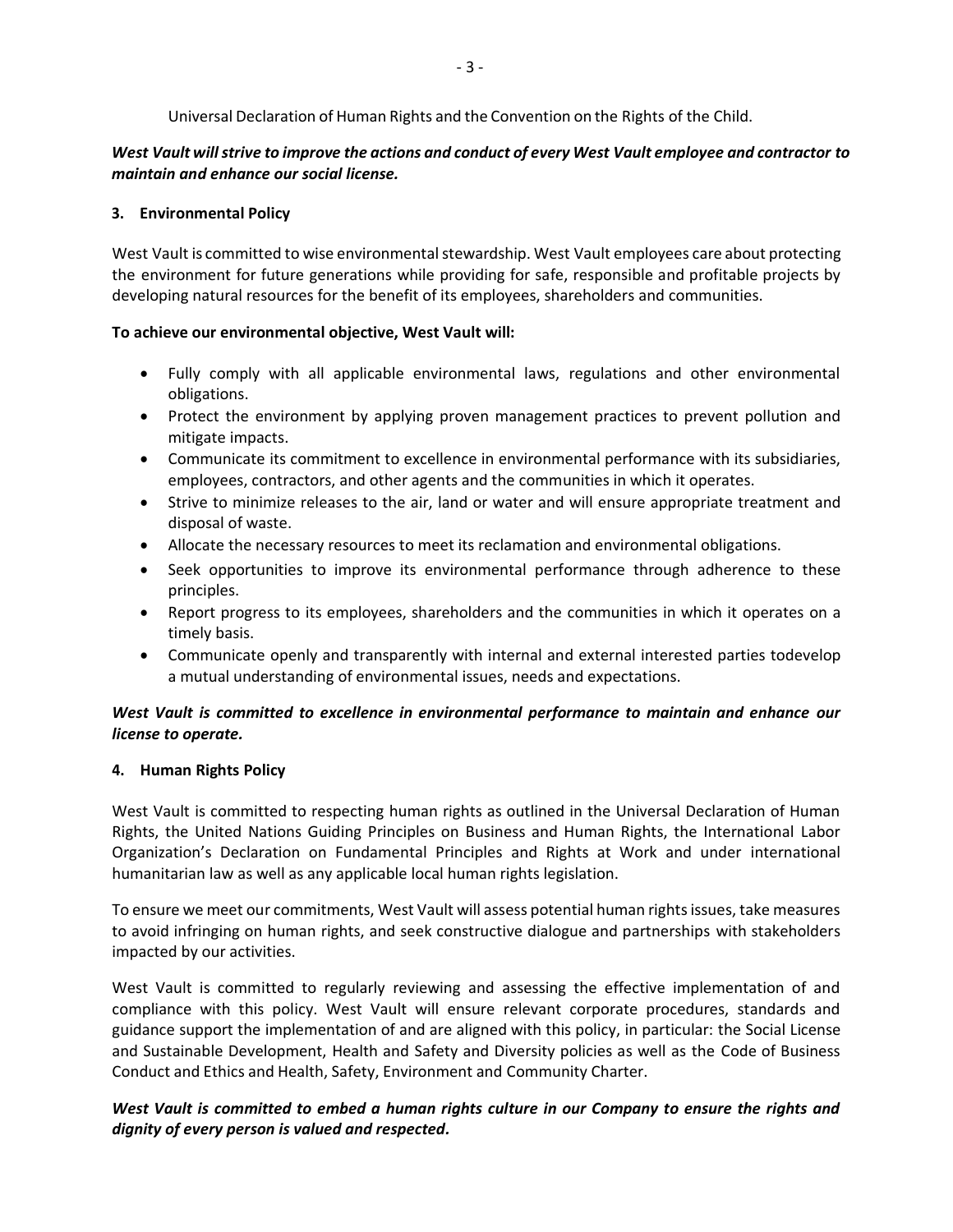#### **To meet our responsibility to uphold human rights, West Vault will:**

- Take actions to embed a human rights culture in our Company and ensure employees and contractors are made aware of this Human Rights Policy and understand their responsibility to comply. These measures include awareness-raising and training on the policy and specific aspects within it, such as how to report concerns related to human rights via Company grievance mechanisms.
- Respect the rights and dignity of employees, contractors, partners and community members impacted by our business. West Vault is committed to creating a safe and diverse workplace where decisions are non-discriminatory towards race, color, religion, nationality, gender, ethnicity, age, marital status, creed, sexual orientation, political beliefs, pregnancy, disability or other basis prohibited by law.
- Respect workers' rights, including freedom of peaceful assembly and association, and engagement in collective bargaining consistent with the relevant International Labour Organization (ILO) conventions on that subject.
- Not tolerate the use of forced, compulsory or child labor.
- Be committed to continual improvement of our human rights practices and will regularly review and assess the effectiveness of and our compliance with this policy.

### **5. Compliance**

For employees, non-compliance with this policy may be grounds for disciplinary action up to and including termination of employment. For consultants and contractors, non-compliance may be grounds for contract termination. For directors, non-compliance may be grounds for case-specific disciplinary action, which may include immediate discharge or removal.

**Approved by the Board of Directors on \_\_\_\_\_\_\_\_\_\_\_, 2022.**

To the extent that any joint venture is not controlled by the Company, the Company will use its influence to cause the joint venture(s) to adopt and follow policies substantially consistent with these EHSSR Policies.